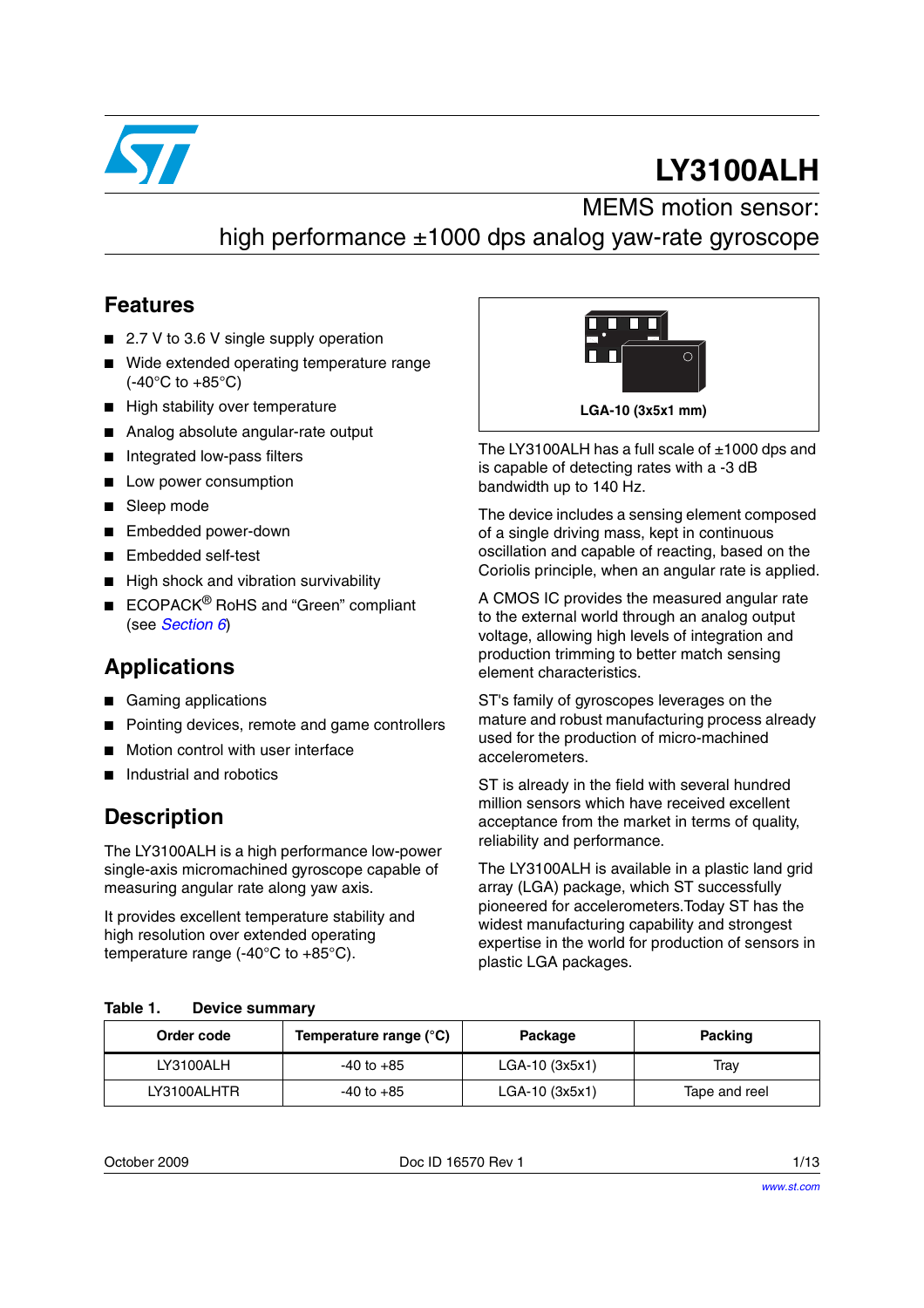## **Contents**

| $\blacksquare$ |     |                                             |  |  |  |  |
|----------------|-----|---------------------------------------------|--|--|--|--|
|                | 1.1 |                                             |  |  |  |  |
| $\overline{2}$ |     | Mechanical and electrical specifications  5 |  |  |  |  |
|                | 2.1 |                                             |  |  |  |  |
|                | 2.2 |                                             |  |  |  |  |
| 3              |     |                                             |  |  |  |  |
| 4              |     |                                             |  |  |  |  |
|                | 4.1 |                                             |  |  |  |  |
|                | 4.2 |                                             |  |  |  |  |
|                | 4.3 |                                             |  |  |  |  |
|                | 4.4 |                                             |  |  |  |  |
| 5              |     |                                             |  |  |  |  |
|                | 5.1 |                                             |  |  |  |  |
|                | 5.2 |                                             |  |  |  |  |
| 6              |     |                                             |  |  |  |  |
| $\overline{7}$ |     |                                             |  |  |  |  |

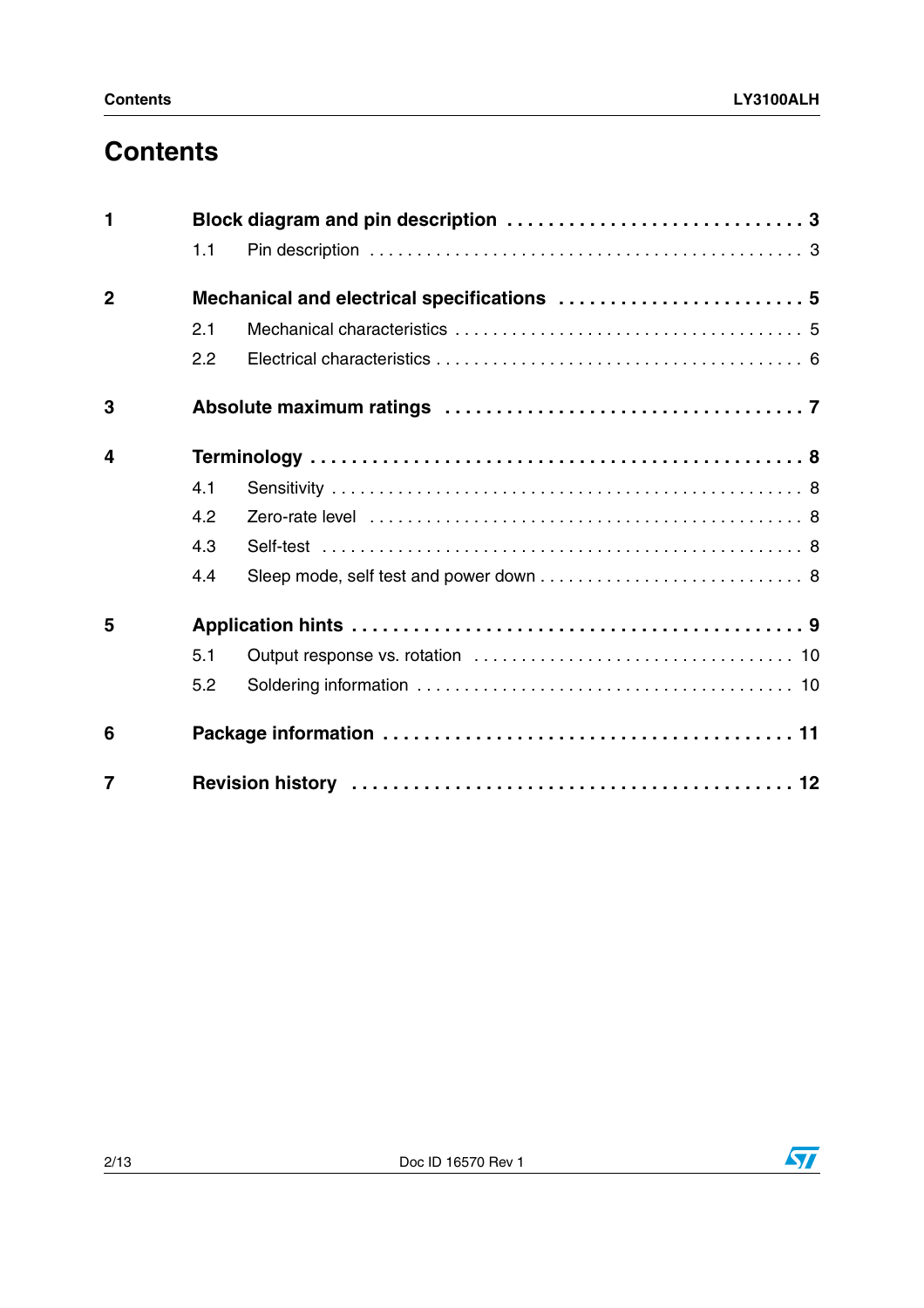### <span id="page-2-0"></span>**1 Block diagram and pin description**



## <span id="page-2-1"></span>**1.1 Pin description**

 $\sqrt{2}$ 



#### Doc ID 16570 Rev 1 3/13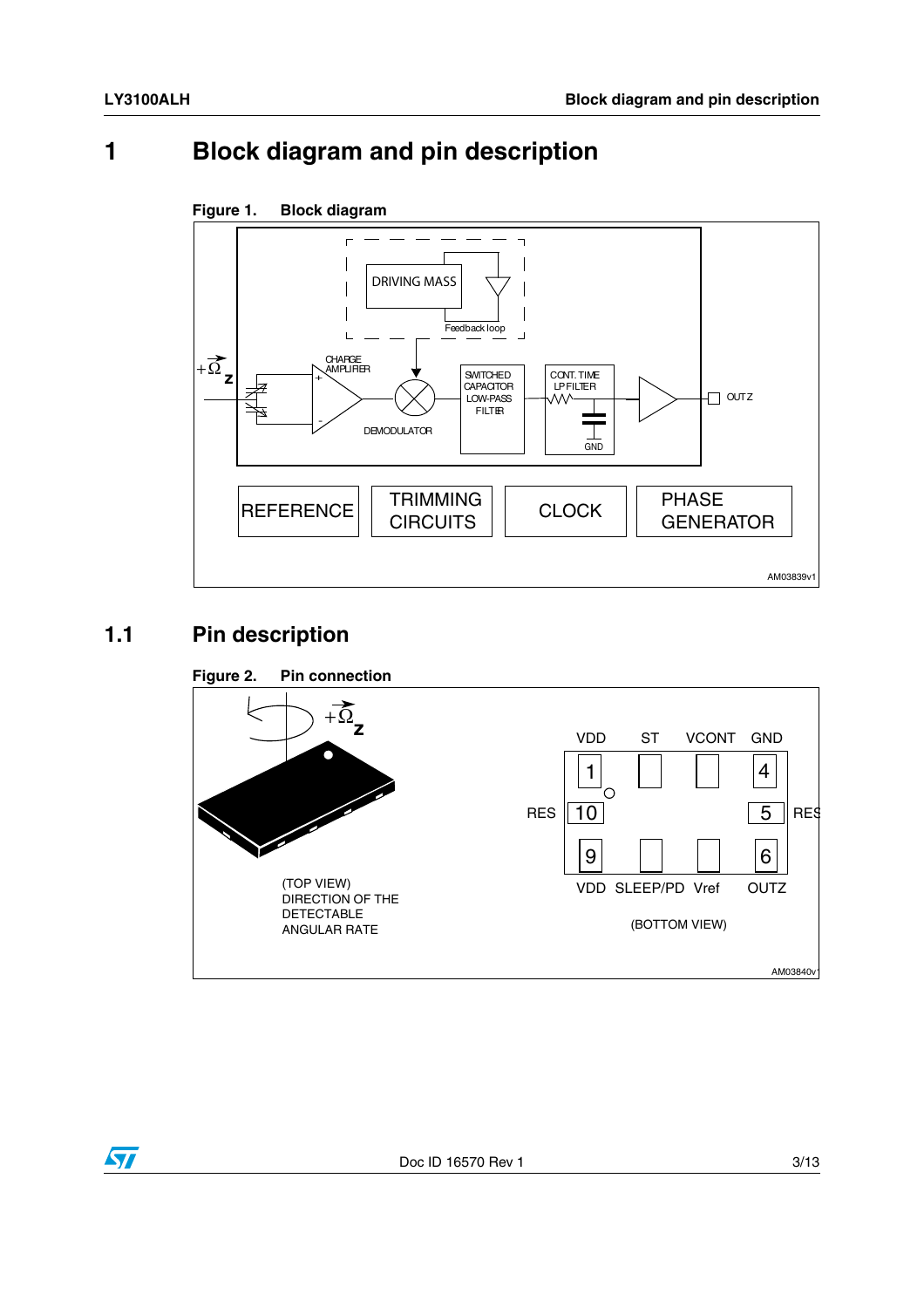| Pin# | Pin name<br><b>Analog function</b> |                                            |
|------|------------------------------------|--------------------------------------------|
|      | Vdd                                | Power supply                               |
| 2    | ST                                 | Self-test (see Table 6)                    |
| 3    | <b>VCONT</b>                       | PLL filter connection                      |
| 4    | GND                                | OV supply voltage                          |
| 5    | Res                                | Leave unconnected or connect to Vdd        |
| 6    | <b>OUTZ</b>                        | Z axis output voltage                      |
| 7    | Vref                               | Reference voltage                          |
| 8    | SLEEP/PD                           | Sleep mode / power-down mode (see Table 6) |
| 9    | Vdd                                | Power supply                               |
| 10   | Res                                | Leave unconnected or connect to Vdd        |

**Table 2. Pin description**

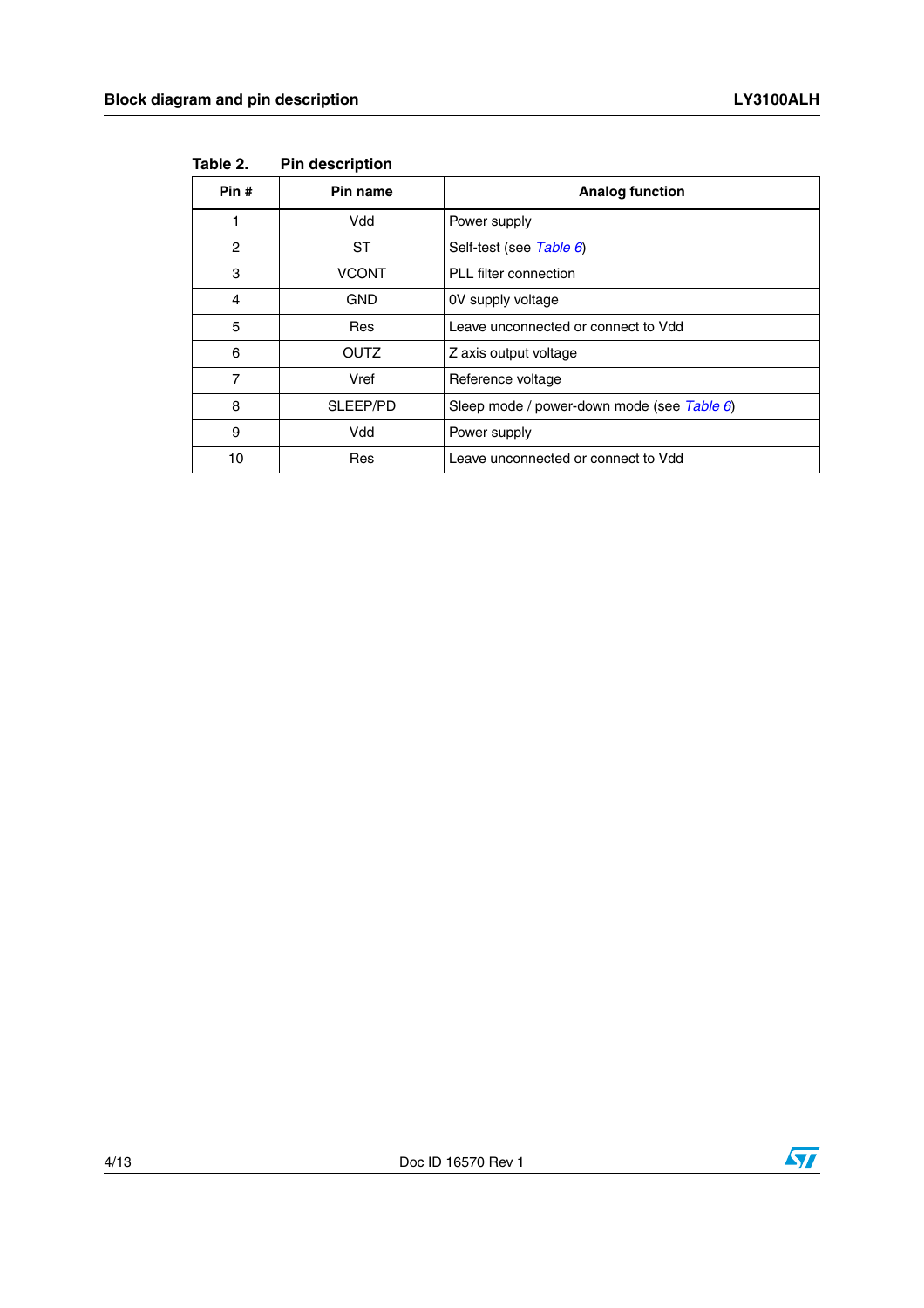## <span id="page-4-0"></span>**2 Mechanical and electrical specifications**

#### <span id="page-4-1"></span>**2.1 Mechanical characteristics**

Vdd = 3 V, T =  $25^{\circ}$ C unless otherwise noted <sup>(a)</sup>

| <b>Symbol</b> | <b>Parameter</b>                          | <b>Test condition</b>  | Min. | Typ. $(1)$  | Max.  | <b>Unit</b>     |
|---------------|-------------------------------------------|------------------------|------|-------------|-------|-----------------|
| <b>FS</b>     | Measurement range                         |                        |      | ±1000       |       | dps             |
| So            | Sensitivity <sup>(2)</sup>                |                        |      | 1.1         |       | mV/dps          |
| SoDr          | Sensitivity change vs.<br>temperature     | Delta from 25°C        |      | 0.01        |       | $\%$ /°C        |
| Voff          | Zero-rate level <sup>(3)</sup>            |                        |      | 1.5         |       | v               |
| OffDr         | Zero-rate level change<br>vs. temperature | Delta from 25°C        |      | 0.02        |       | dps/°C          |
| NL            | Non linearity                             | Best fit straight line |      | ±1          |       | %FS             |
| <b>BW</b>     | Bandwidth <sup>(3)</sup>                  |                        |      | 140         |       | Hz              |
| Vst           | Self-test output change                   |                        |      | $100^{(4)}$ |       | mV              |
| <b>Rn</b>     | Rate noise density                        |                        |      | 0.016       |       | $\frac{dp}{dx}$ |
| Top           | Operating temperature<br>range            |                        | -40  |             | $+85$ | $^{\circ}C$     |

#### <span id="page-4-2"></span>**Table 3. Mechanical characteristics**

1. Typical specifications are not guaranteed.

2. Sensitivity and zero-rate offset are not ratiometric to supply voltage.

3. The product is capable of measuring angular rates extending from DC to the selected BW.

4. Self test typical absolute value.

a. The product is factory calibrated at 3 V. The operational power supply range is specified in *[Table 4](#page-5-1)*.

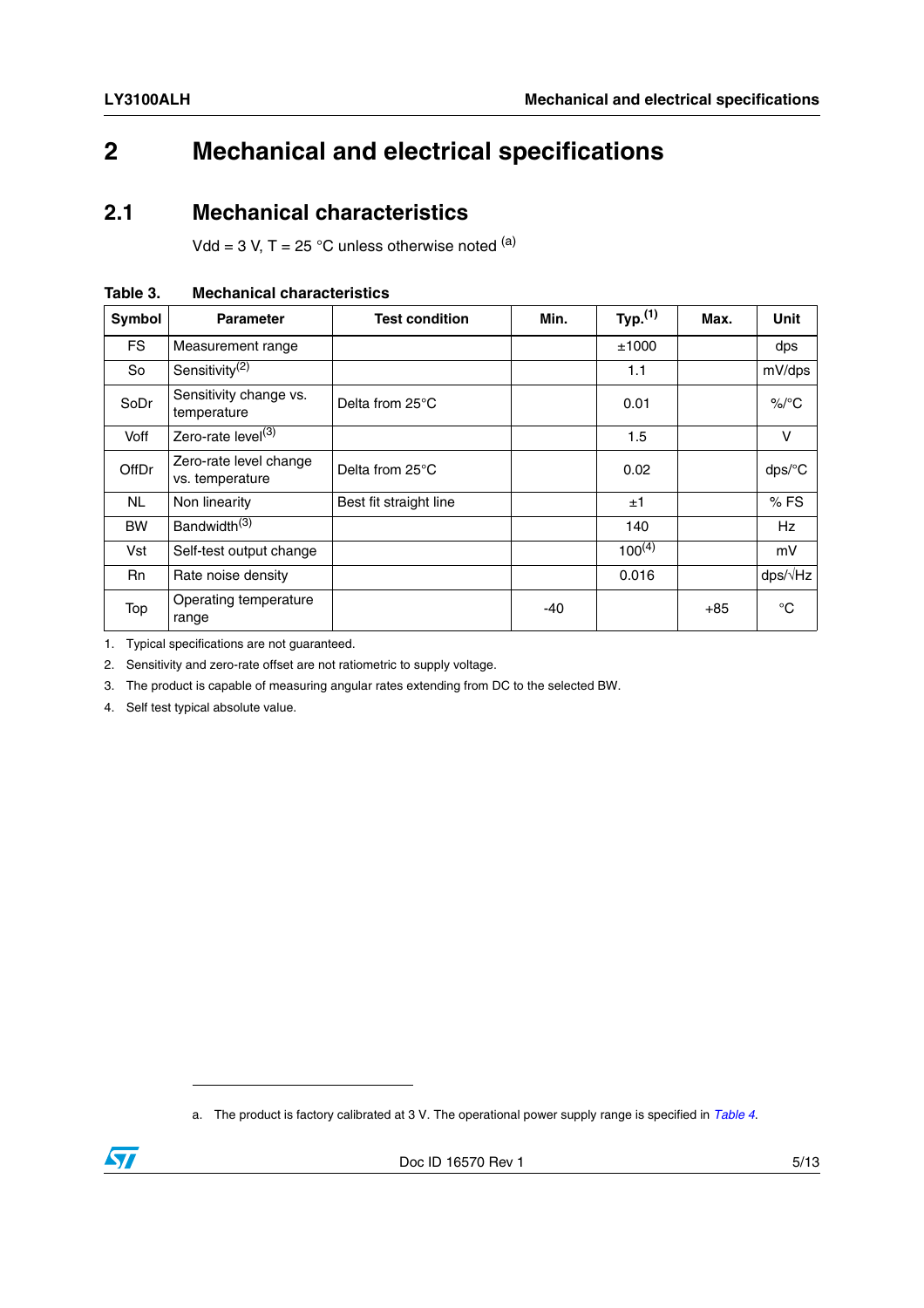#### <span id="page-5-0"></span>**2.2 Electrical characteristics**

Vdd = 3 V, T = 25 °C unless otherwise noted  $<sup>(b)</sup>$ </sup>

| Symbol                | <b>Parameter</b>                   | <b>Test condition</b> | Min.        | Typ. $(1)$ | Max.             | <b>Unit</b> |
|-----------------------|------------------------------------|-----------------------|-------------|------------|------------------|-------------|
| Vdd                   | Supply voltage                     |                       | 2.7         | 3          | 3.6              | v           |
| Idd                   | Supply current                     |                       |             | 4.2        |                  | mA          |
| <b>IddSI</b>          | Supply current sleep<br>mode       |                       |             | 2.2        |                  | mA          |
| <b>IddPdn</b>         | Supply current power-<br>down mode |                       |             | 5          |                  | μA          |
| <b>V<sub>ST</sub></b> | Self-test input                    | Logic 0 level         | 0           |            | $0.2^*V$ dd      | v           |
|                       |                                    | Logic 1 level         | $0.8^*V$ dd |            | Vdd              |             |
| <b>VPD</b>            | Power-down input                   | Logic 0 level         | 0           |            | $0.2^{\ast}$ Vdd | v           |
|                       |                                    | Logic 1 level         | $0.8^*V$ dd |            | Vdd              |             |
| Top                   | Operating temperature<br>range     |                       | $-40$       |            | $+85$            | °C          |

#### <span id="page-5-1"></span>**Table 4. Electrical characteristics**

1. Typical specifications are not guaranteed.

b. The product is factory calibrated at 3 V

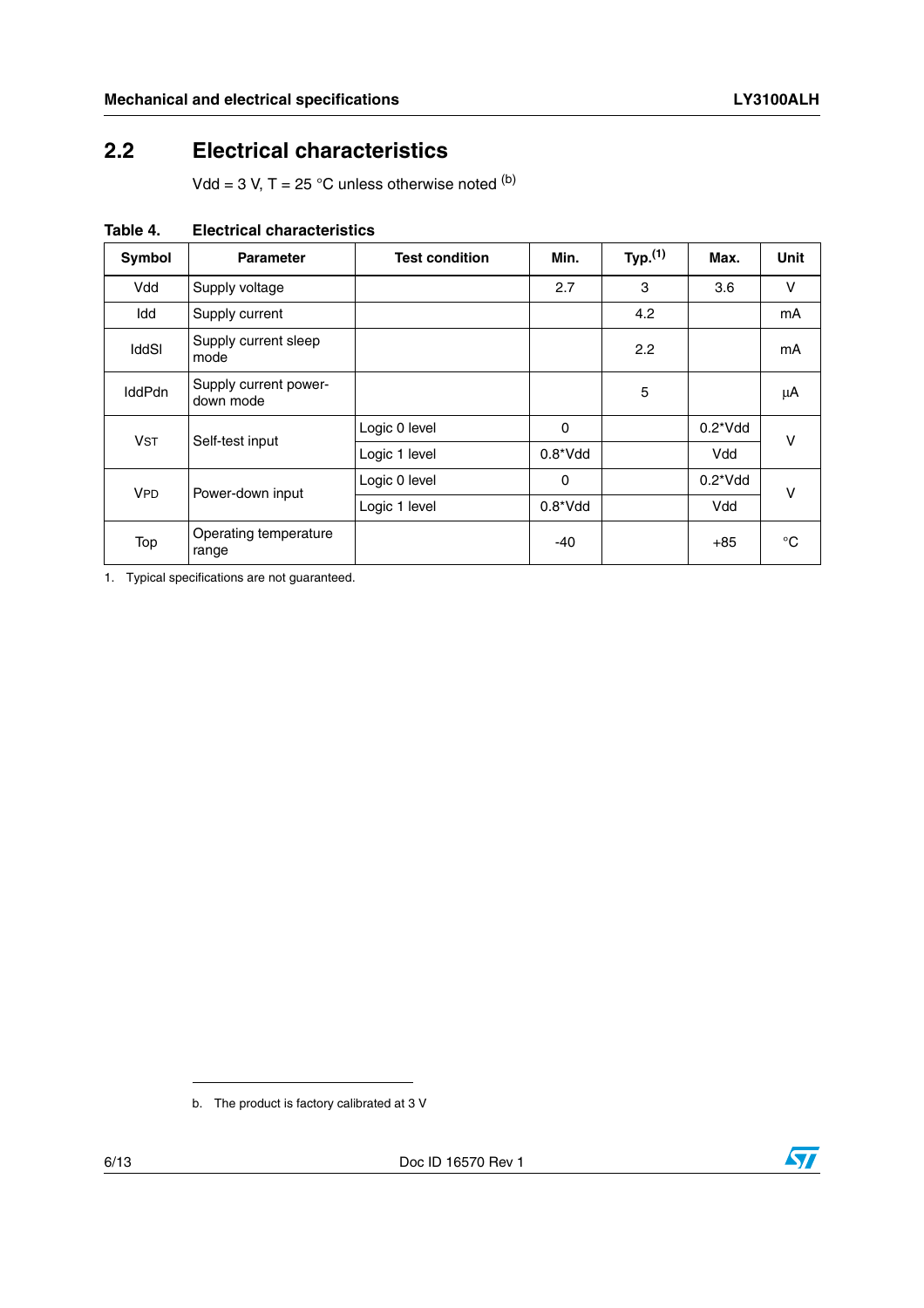### <span id="page-6-0"></span>**3 Absolute maximum ratings**

Stresses above those listed as "Absolute maximum ratings" may cause permanent damage to the device. This is a stress rating only and functional operation of the device under these conditions is not implied. Exposure to maximum rating conditions for extended periods may affect device reliability.

| Symbol           | Ratings                                         | <b>Maximum value</b> | Unit |
|------------------|-------------------------------------------------|----------------------|------|
| Vdd              | Supply voltage                                  | $-0.3$ to 6          | v    |
| Vin              | Input voltage on any control pin (SLEEP/PD, ST) | $-0.3$ to Vdd $+0.3$ | v    |
| A                | Acceleration                                    | 3000 for 0.5 ms      | g    |
|                  |                                                 | 10000 for 0.1 ms     | g    |
| $I_{\text{STG}}$ | Storage temperature range                       | $-40$ to $+125$      | °C   |
| <b>ESD</b>       | Electrostatic discharge protection              | $2$ (HBM)            | k٧   |

**Table 5. Absolute maximum ratings**



This is a mechanical shock sensitive device, improper handling can cause permanent damage to the part



This is an ESD sensitive device, improper handling can cause permanent damage to the part

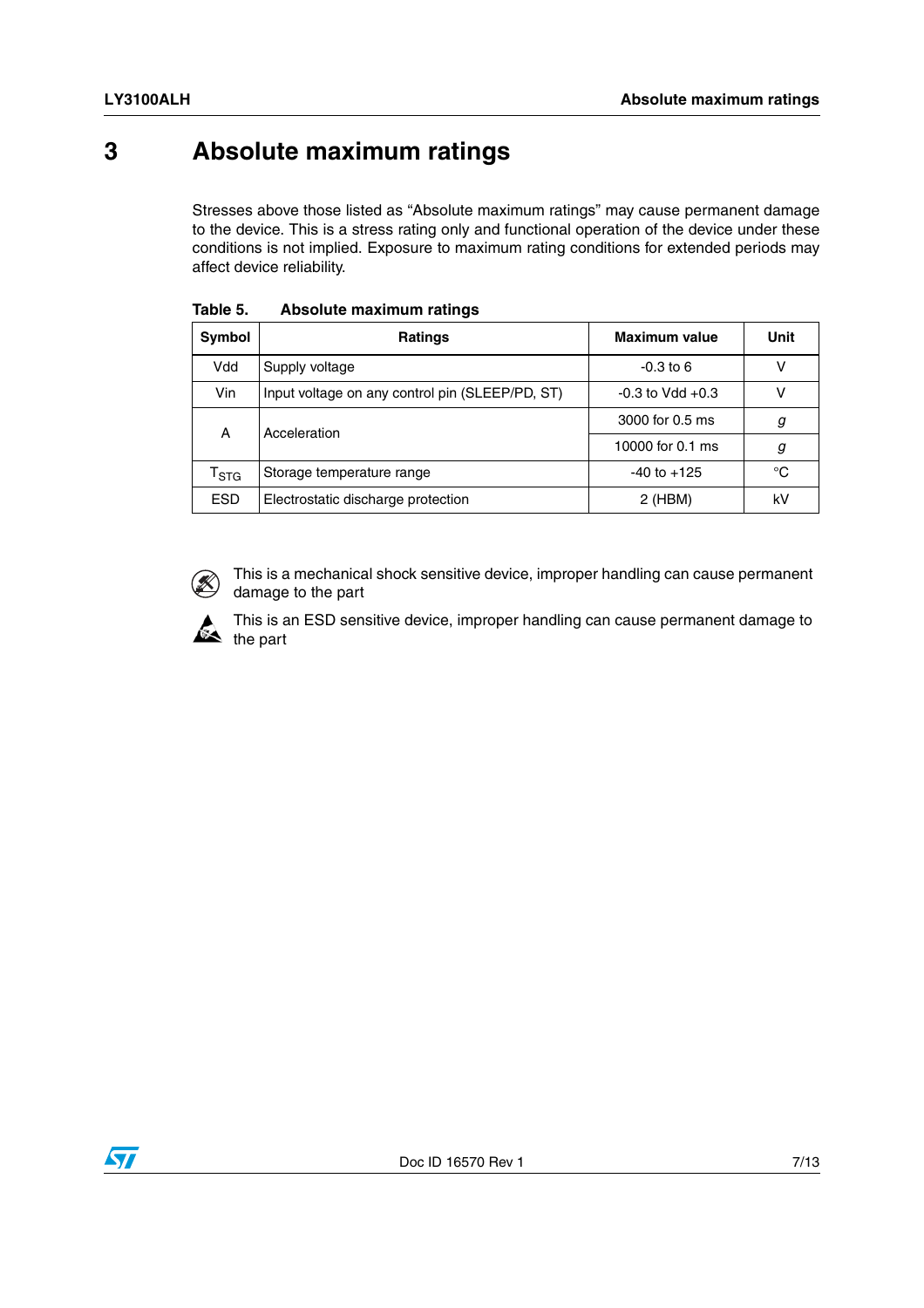#### <span id="page-7-0"></span>**4 Terminology**

#### <span id="page-7-1"></span>**4.1 Sensitivity**

An angular rate gyroscope is a device that produces a positive-going output voltage for counterclockwise rotation around the sensitive axis considered. Sensitivity describes the gain of the sensor and can be determined by applying a defined angular velocity to it. This value changes very little over temperature and time.

#### <span id="page-7-2"></span>**4.2 Zero-rate level**

Zero-rate level describes the actual output signal if there is no angular rate present. The zero-rate level of precise MEMS sensors is, to some extent, a result of stress to the sensor and therefore zero-rate level can slightly change after mounting the sensor onto a printed circuit board or after exposing it to extensive mechanical stress. This value changes very little over temperature and time.

#### <span id="page-7-3"></span>**4.3 Self-test**

Self-test allows testing of the mechanical and electrical part of the sensor, allowing the seismic mass to be moved by means of an electrostatic test-force. The self-test function is off when the ST pin is connected to GND. When the ST pin is tied to Vdd, an actuation force is applied to the sensor, emulating a definite Coriolis force. In this case the sensor output exhibits a voltage change in its DC level which is also dependent on the supply voltage. When ST is active, the device output level is given by the algebraic sum of the signals produced by the velocity acting on the sensor and by the electrostatic test-force. If the output signals change within the amplitude specified in *[Table 3](#page-4-2)*, then the mechanical element is working properly and the parameters of the interface chip are within the defined specifications.

#### <span id="page-7-4"></span>**4.4 Sleep mode, self test and power down**

The LY3100ALH enables advanced power-saving features thanks to the availability of three different operating modes. When the device is set in a Sleep mode configuration, the reading chain is completely turned off, resulting in low power consumption. In this condition the device turn-on time is significantly reduced, allowing simple external power cycling.

In accordance with the table below, the user can select the desired operating mode using two dedicated pins (ST and SLEEP/PD).

| <b>Operating mode</b> | ST pin | SLEEP/PD pin |
|-----------------------|--------|--------------|
| Normal mode           |        |              |
| Sleep mode            |        |              |
| Self-test             |        |              |
| Power-down            |        |              |

<span id="page-7-5"></span>**Table 6. Sleep mode and Power-down mode configuration**

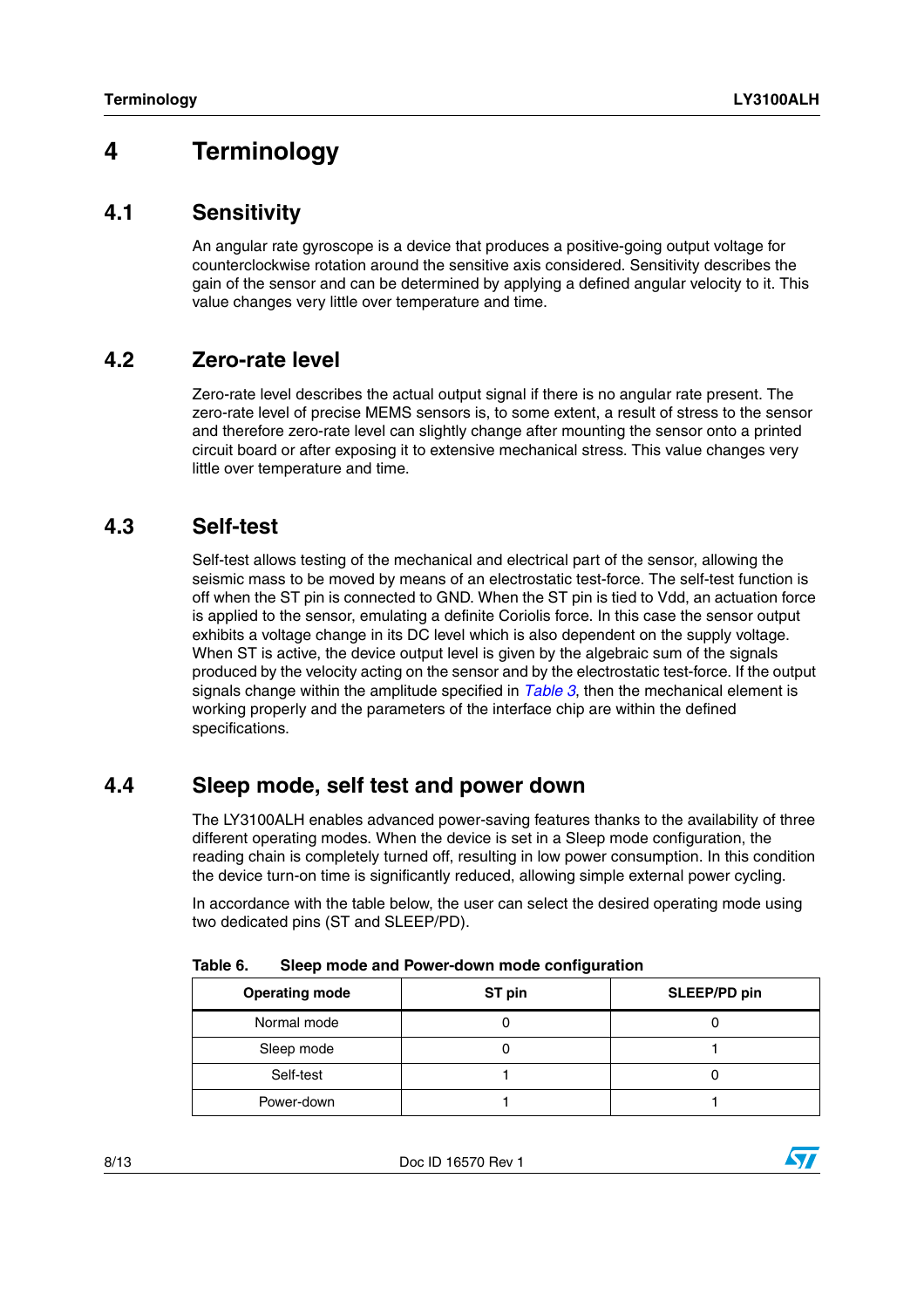## <span id="page-8-0"></span>**5 Application hints**



<span id="page-8-1"></span>**Figure 3. LY3100ALH electrical connections and external components values**

Power supply decoupling capacitors should be placed in combination with an LDO regulator (common design practice).

The LY3100ALH IC includes a PLL (phase-locked loop) circuit to synchronize driving and sensing interfaces. Capacitors and resistors must be added at **VCONT** pin 3 (as shown in *[Figure 3](#page-8-1)*) to implement a low-pass filter.

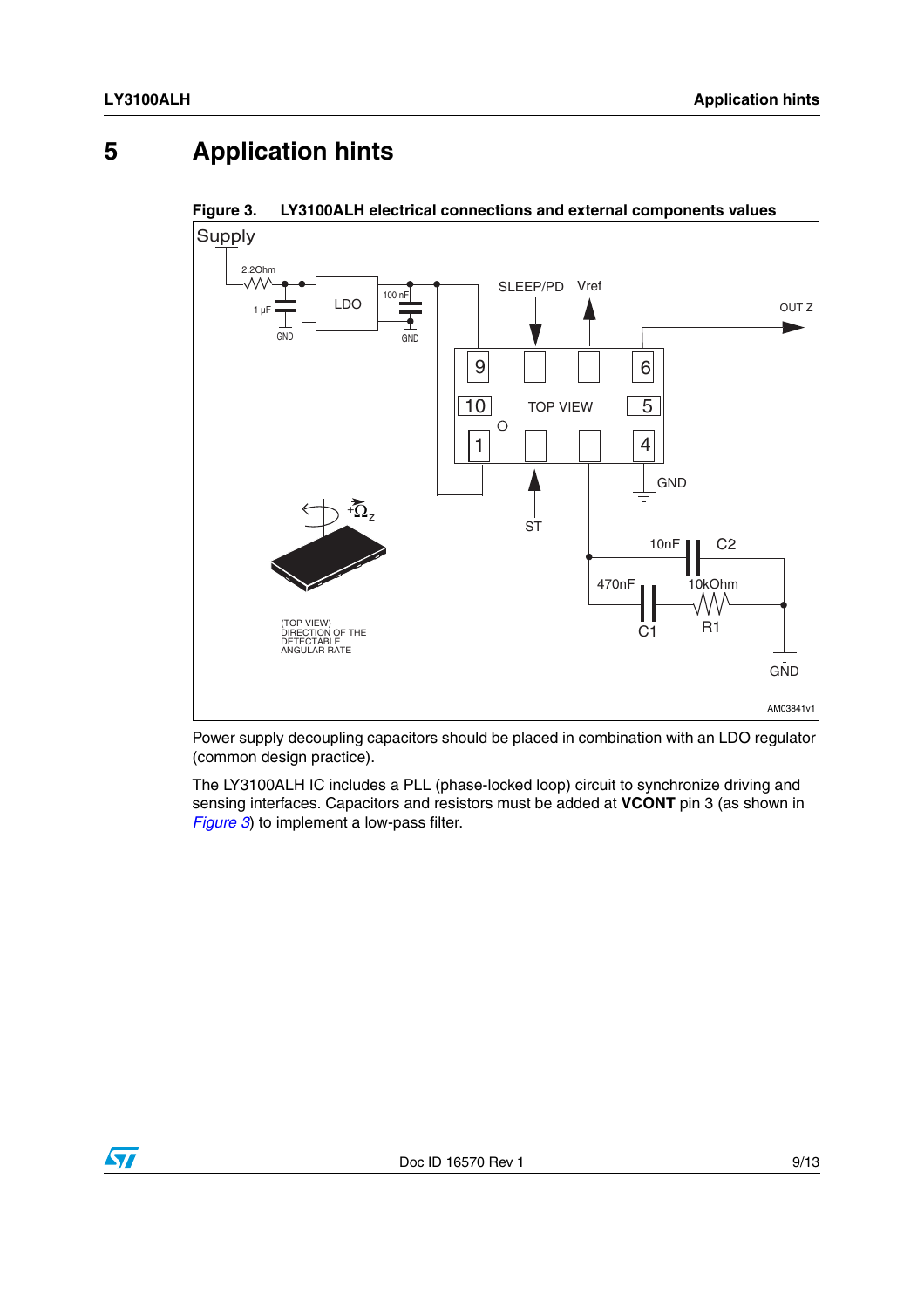#### <span id="page-9-0"></span>**5.1 Output response vs. rotation**

**Figure 4. Output response vs. rotation**



#### <span id="page-9-1"></span>**5.2 Soldering information**

The LGA package is compliant with the ECOPACK®, RoHS and "Green" standard. It is qualified for soldering heat resistance in accordance with JEDEC J-STD-020.

Leave "pin 1 indicator" unconnected during soldering.

Land pattern and soldering recommendations are available at www.st.com

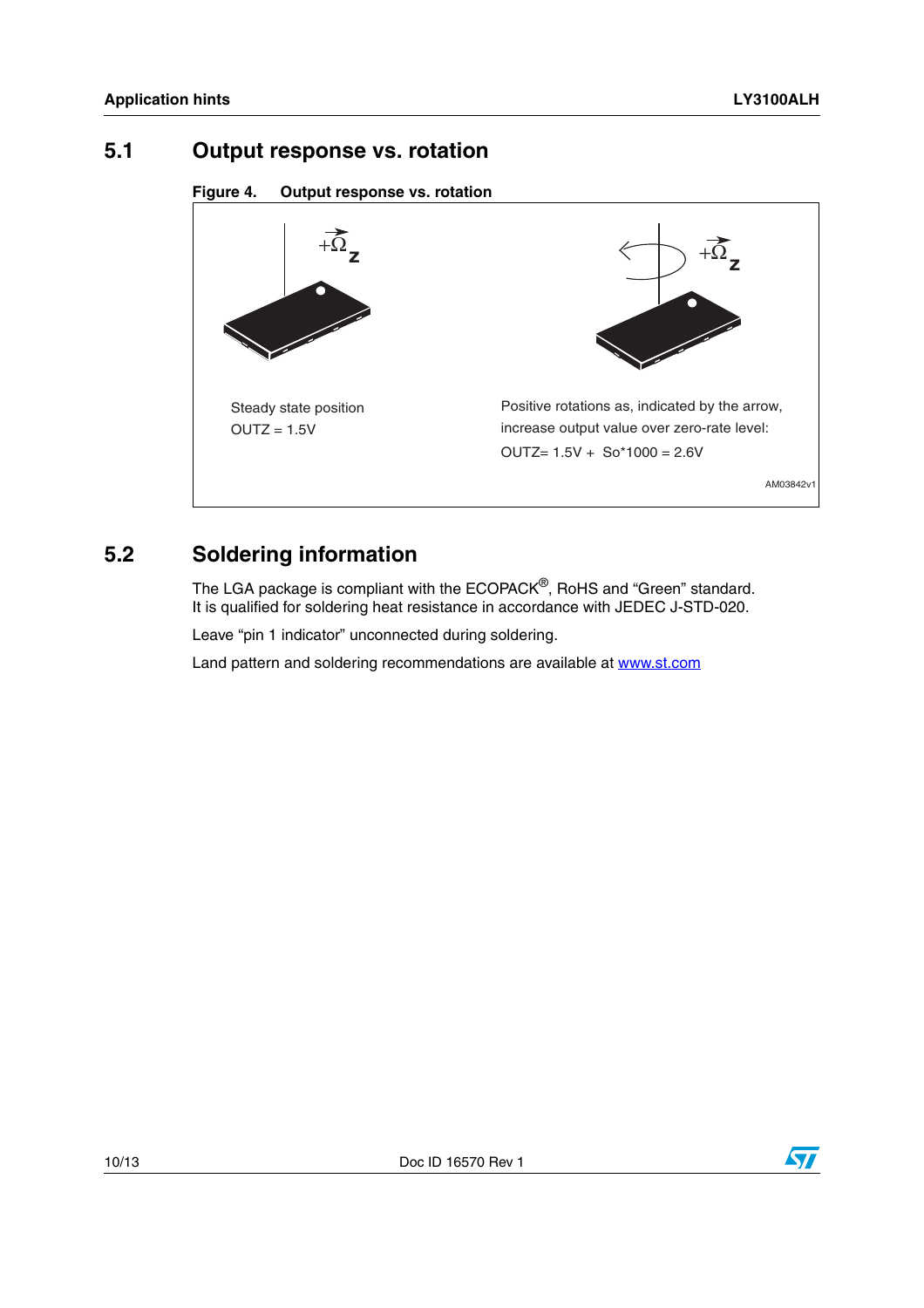#### <span id="page-10-0"></span>**6 Package information**

In order to meet environmental requirements, ST offers these devices in different grades of ECOPACK® packages, depending on their level of environmental compliance. ECOPACK® specifications, grade definitions and product status are available at: www.st.com. ECOPACK is an ST trademark.







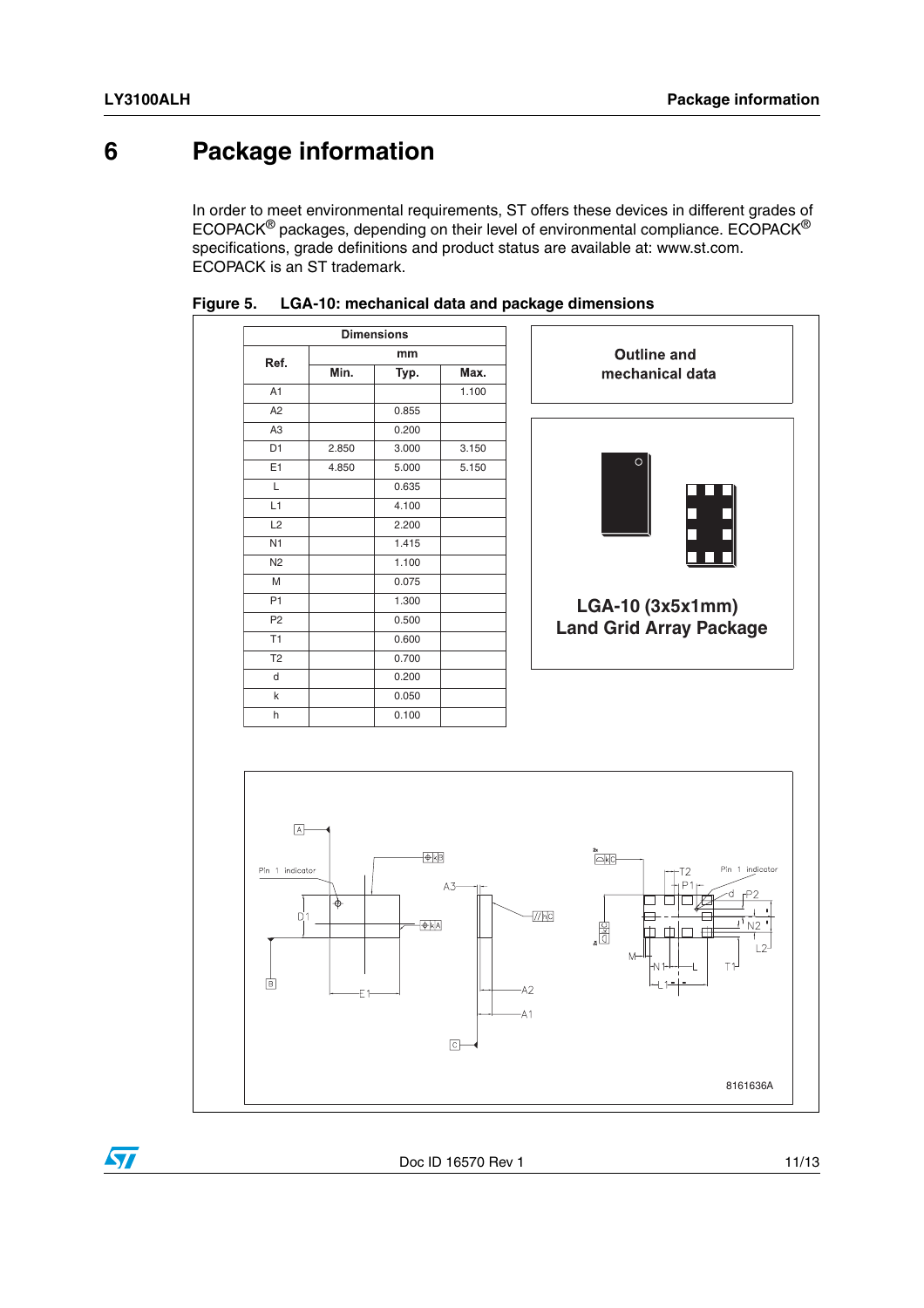## <span id="page-11-0"></span>**7 Revision history**

#### Table 7. **Document revision history**

| Date        | <b>Revision</b> | <b>Changes</b> |
|-------------|-----------------|----------------|
| 29-Oct-2009 |                 | First issue.   |